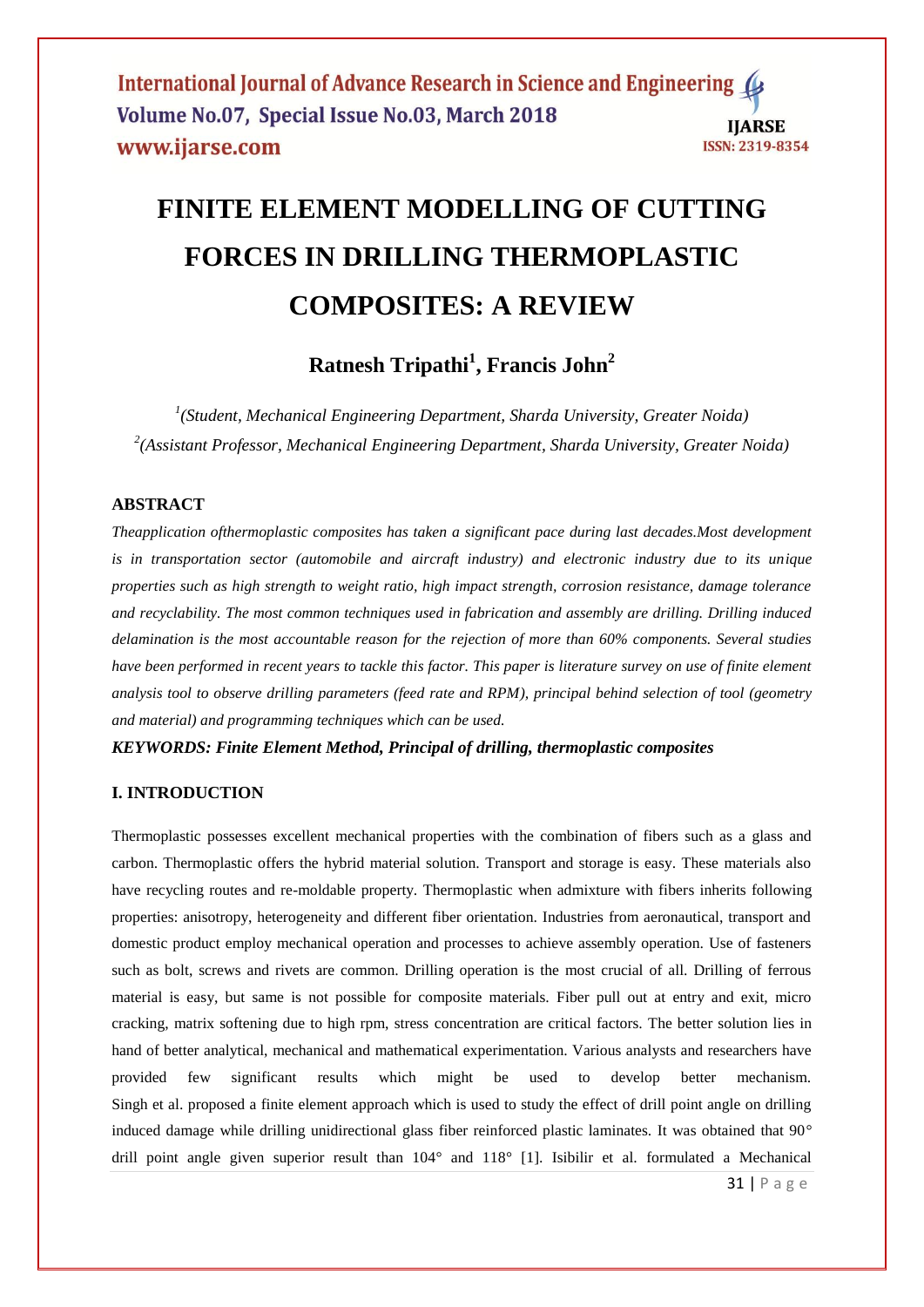# International Journal of Advance Research in Science and Engineering ( Volume No.07, Special Issue No.03, March 2018 **IIARSE** www.ijarse.com ISSN: 2319-8354

Langrangian finite element method to simulate the drilling process of UD CFRP. The result obtained shows that cutting parameters have a significant influence on delamination, torque, thrust force and stress. Induced thrust force, torque and delamination increases with feed rate and inversely proportional to cutting speed [2]. Similar damage based fracture mechanics theory is formulated by Durao et al. [3] and Doomra et al. [4].



#### **Fig.1 orientation through rosettes**

Phadnis et al. used 3-D Langrangian FE Model in drilling of CFRP. The model involved the set of machining parameters such as drill, spindle speed and feed on average critical thrust force and torque during drilling [5]. Usui et al. illustrated a FE model where assumption is that cutting energy is sum of surface energy and friction loss. He predicted many failure modes and damage types in the UD-CFRP. He obtained torque and the thrust force effect with reasonable accuracy [6].Giasin et al. studied the hole quality metrics (surface roughness, hole size, circularity error, burr formation and delamination) and modeling of Johnson and cook model have been proposed [7].Thrust and torque determined by finite element modeling showed good results when compared with the experimental results observed by Teja et al. He observed that utilization of FEM analysis tool will improve the quality of drilled area, if online monitoring is introduced and will remove the complexities, reduce time and computational cost [8]. Kahwash et al. aims to show the current practices used in modeling of cutting FRP. It includes analytical, numerical, mechanistic and empirical approaches based on statistics to obtain optimized parameters [9]. Shetty et al. illustrated the detailed work on machining composites for past 30 years. This survey consists of conventional and numerical simulation [10].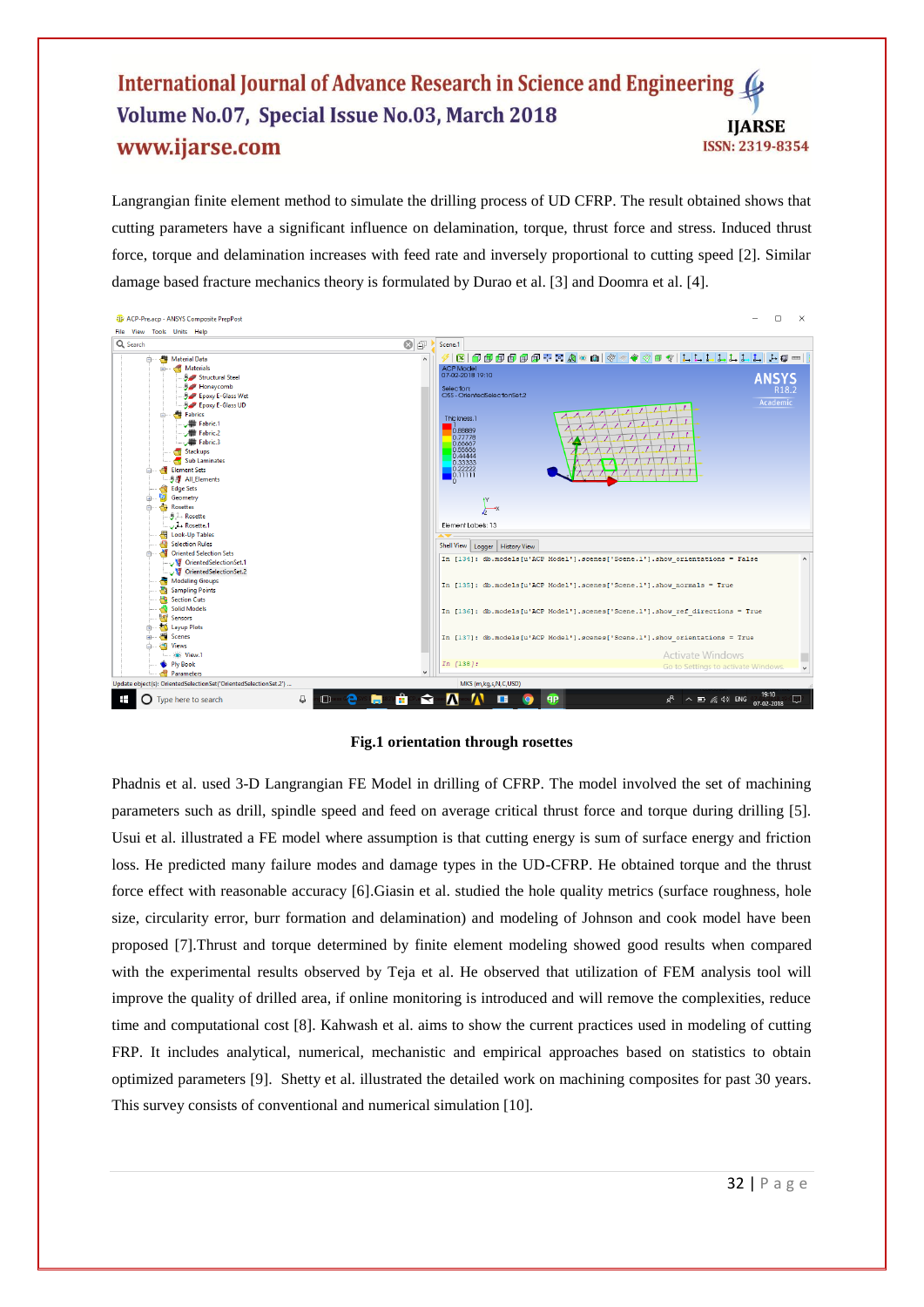## International Journal of Advance Research in Science and Engineering ( Volume No.07, Special Issue No.03, March 2018 **IIARSE** www.ijarse.com ISSN: 2319-8354

# **II. MECHANICS OF DRILLING**

# **II.1. PRINCIPAL OF DRILLING:**



# **Fig.2 Principal of Drilling**

Mechanics of drilling basically involves complex drilling bits tool and geometry. Tsao and Hocheng conducted parametric study on thrust force of a core drill.The experimental results show that reduced thickness of core drill, large grit size of diamond, low feed rate and medium spindle speed are effective in reducing the thrust force [11].Hence we can say that

drilling involves spindle speed, feed rate, and depth of cut as input parameter.The axial force



# **Fig.3 Process of Drilling**

is exerted by the spindle on the specimen. The better edge of drill bit results in the mechanics of drilling. Material mechanical and physical property decides the cutting operation and dependence of parameter.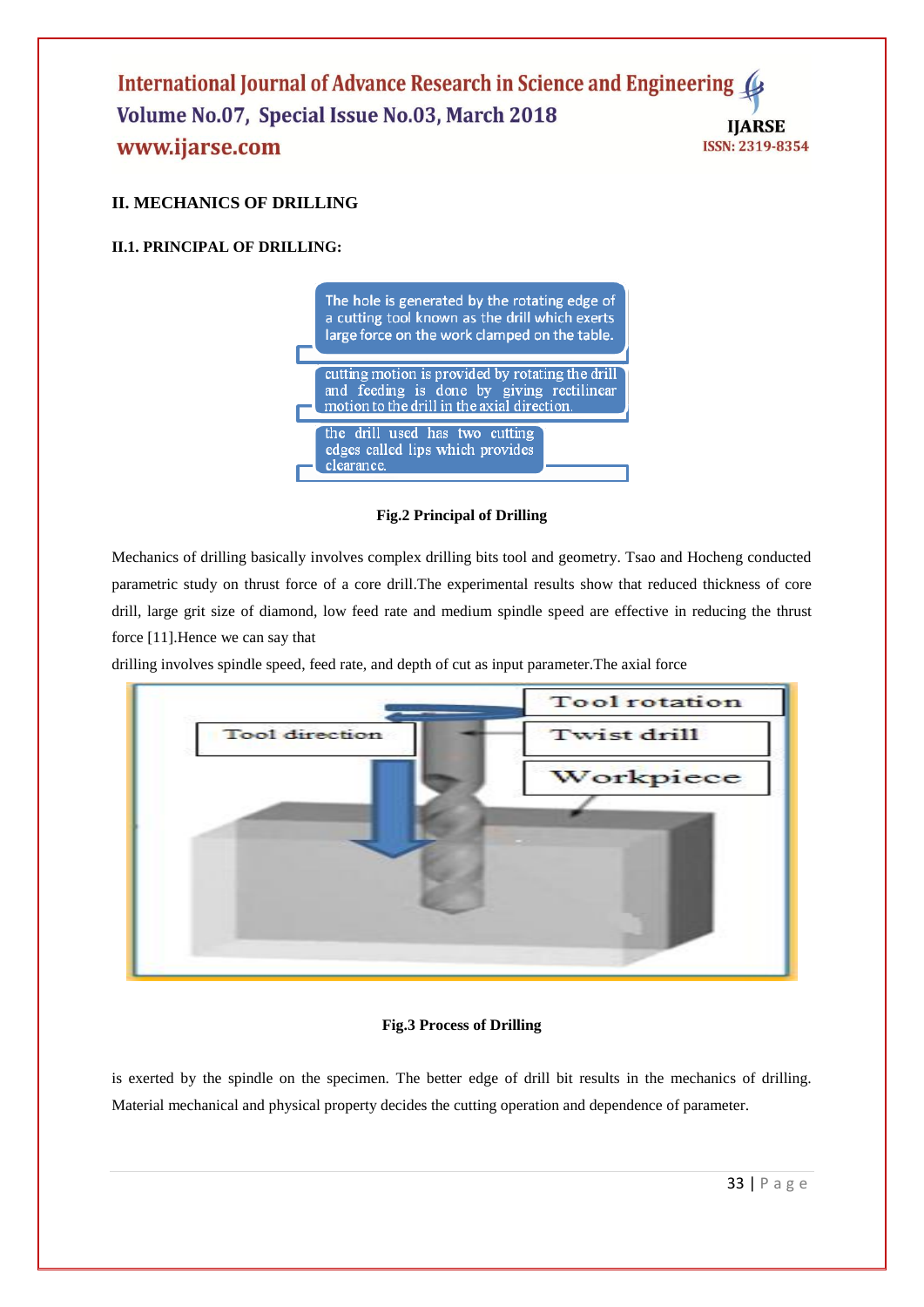## International Journal of Advance Research in Science and Engineering Volume No.07, Special Issue No.03, March 2018 **IIARSE** www.ijarse.com ISSN: 2319-8354

# **II.2 VERTICAL MACHINING CENTER WORKING PRINCIPLE:**

Vertical machining centre use the servo feedback mechanism as its electronic control unit. The basic principle matches with mechanics of drilling. Basic fact is that an automatic control system provides superior control at the end.



## **Fig.4 Working Principal of Vertical Machining Centre**

Programming techniques helps us to control and route the tool and drilling process parameter. Nagaraja et al. performed an experiment with soft computing techniques during drilling of bi-directional CFRP. He used response surface methodology and genetic algorithm to compare the results and optimize parameter. Result shows genetic algorithm as a better option [12].

# **III. TOOL SELECTION AND GEOMETRY ANALYSIS**

Tool geometry and material selection is an essential aspects in mechanics of cutting .Tool geometry of drill bits such as clearance angle, lip angle, web width, chisel cutting edge, diameter of drill decides the types of material to be cut.



## **Fig.5 Drill Point Angles**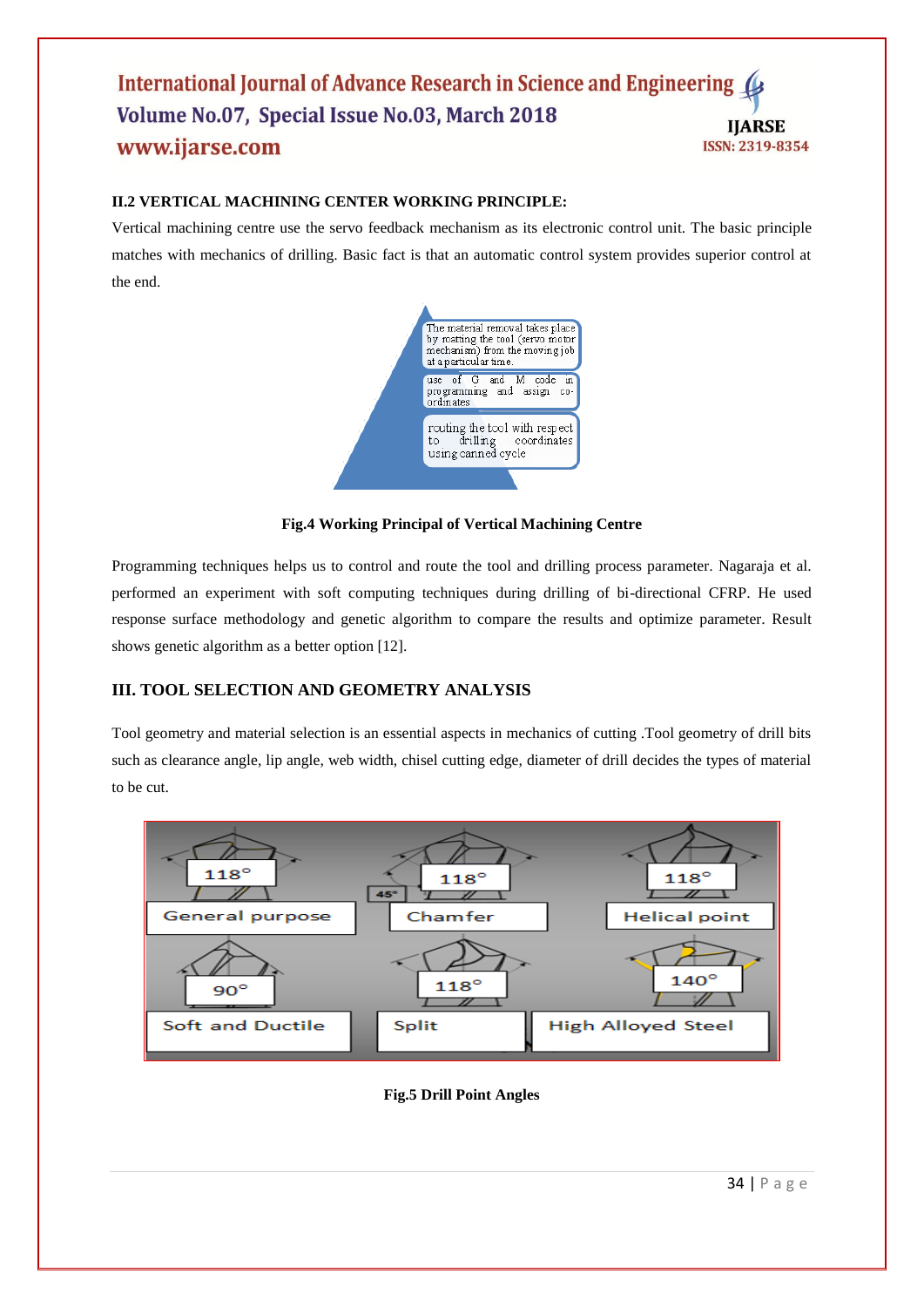# International Journal of Advance Research in Science and Engineering Volume No.07, Special Issue No.03, March 2018 **IIARSE** www.ijarse.com ISSN: 2319-8354

Durao et al. have given drilling tool geometry evaluation techniques for reinforced composite laminates and compared their geometries.

| <b>Kevlar Drill</b>                                                                                                                                    | <b>DFC Parabolic Drill</b> |
|--------------------------------------------------------------------------------------------------------------------------------------------------------|----------------------------|
|                                                                                                                                                        |                            |
|                                                                                                                                                        |                            |
| <u> De Carrier de Carrier de Carrier de Carrier de Carrier de Carrier de Carrier de Carrier de Carrier de Carrier de Ca</u><br><b>PCD 8 Fact Drill</b> | <b>8 Facet Drill</b>       |
|                                                                                                                                                        |                            |

**Fig.6 Drill Bits Being Used in Aerospace Industry**

For the experimental condition presented the most adequate tool for higher feed rates is the twist drill with a 120 degree point angle. Special step drill could also be a good option [13].

# **IV. CO-RELATION OF THRUST FORCE WITH RPM, FEED RATE AND DAMAGE ANALYSIS**

The relation between different mechanical parameter is a matter of huge experimentation, investigation and analysis. Revolution per minute, feed rate and thrust force are directly related to each other. At the beginning of drilling process for the first cut drilling speed should be high, depth of cut and feed rate should be low for better finishing cycle. At mid of process all the parameters can be increased. At the exit point speed of cut should be controlled. Moreover a backup plate is required to drill thermo composites.



**Fig.7Drilling Damage at Entry**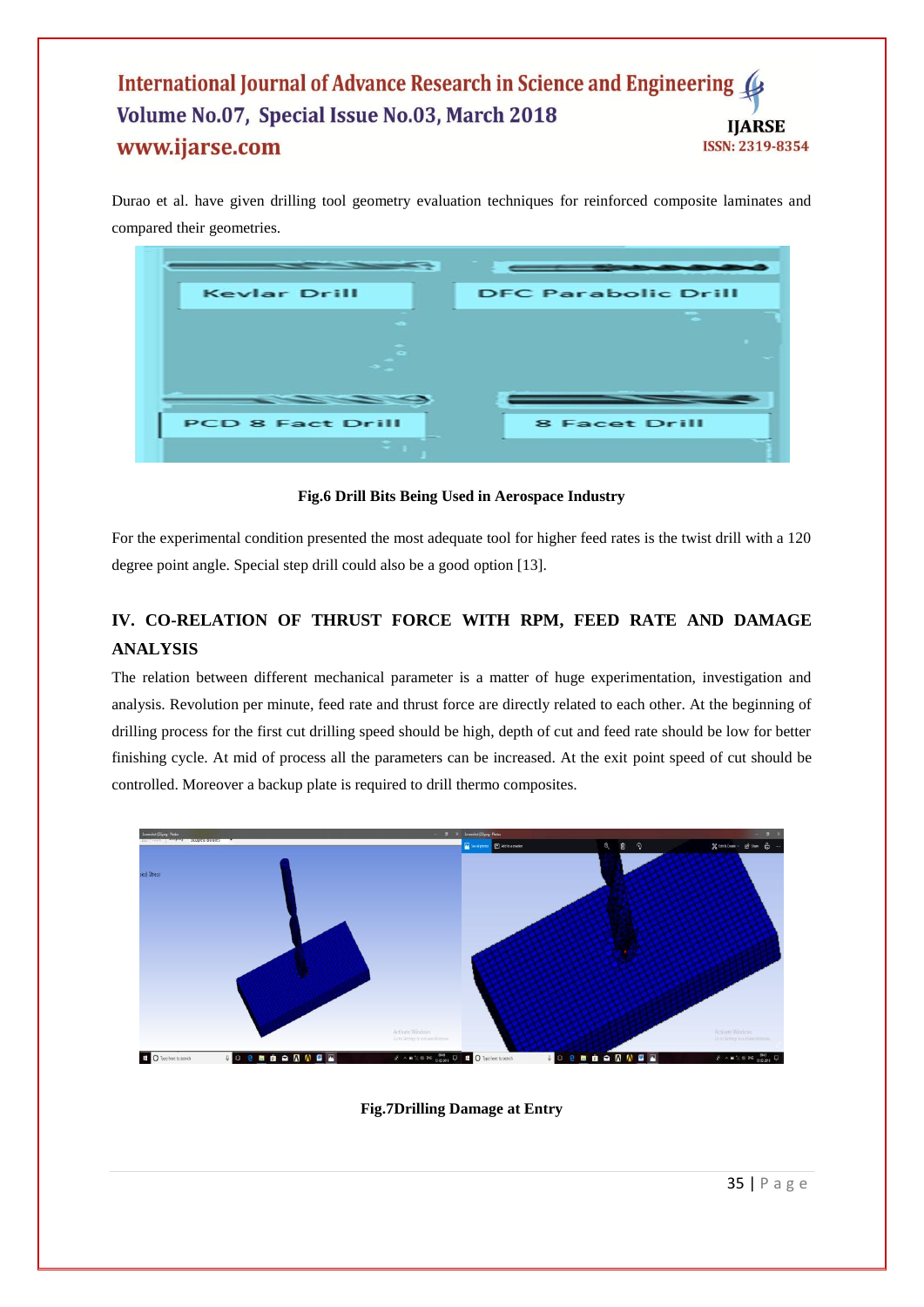# International Journal of Advance Research in Science and Engineering 4 Volume No.07, Special Issue No.03, March 2018 **IJARSE** www.ijarse.com ISSN: 2319-8354

Several researchers worked on to optimize the cutting parameters and investigated the effects on thrust force and torque. They found that uncontrolled effects of parameter led to fibre pull out at entry and exit. Also micromechanical damage and average surface roughness of hole were largely deviated.



## **Fig.8 Time Increment graph showing drill mechanism**

Relative significance of drilling parameters on the thrust force and torque is as significantly

| Specification of input parameter |                   |                  |  |  |
|----------------------------------|-------------------|------------------|--|--|
| $\bf{01}$                        | Length(mm)        | 100              |  |  |
| 02                               | Width(mm)         | 100              |  |  |
| 03                               | Height(mm)        | 10               |  |  |
| 04                               | Hole diameter(mm) | $\overline{12}$  |  |  |
| 04                               | No of nodes       | 73701            |  |  |
| 05                               | No of elements    | 15858            |  |  |
| 06                               | Applied load(KN)  | 100              |  |  |
| 07                               | Minimum           | .000516          |  |  |
|                                  | stress(MPa)       |                  |  |  |
| 08                               | Maximum           | 0.015            |  |  |
|                                  | stress(MPa)       |                  |  |  |
| 09                               | Minimum           | strain .00043751 |  |  |
|                                  | energy $(J)$      |                  |  |  |
| 10                               | Maximum           | strain 000006283 |  |  |
|                                  | energy $(J)$      |                  |  |  |
|                                  |                   | 2/8/2018         |  |  |

## **Fig.9 input parameter**

investigated statistically. The investigation shows that feed rate at exit need to be reduced. Feed rate and point angle of drill bits govern the thrust force behavior in drilling composites. Feed rate is the most influencing parameter followed by spindle speed and drill diameter is least influencing on the thrust force proposed by M. Ramesh et al. using quadratic response models[14].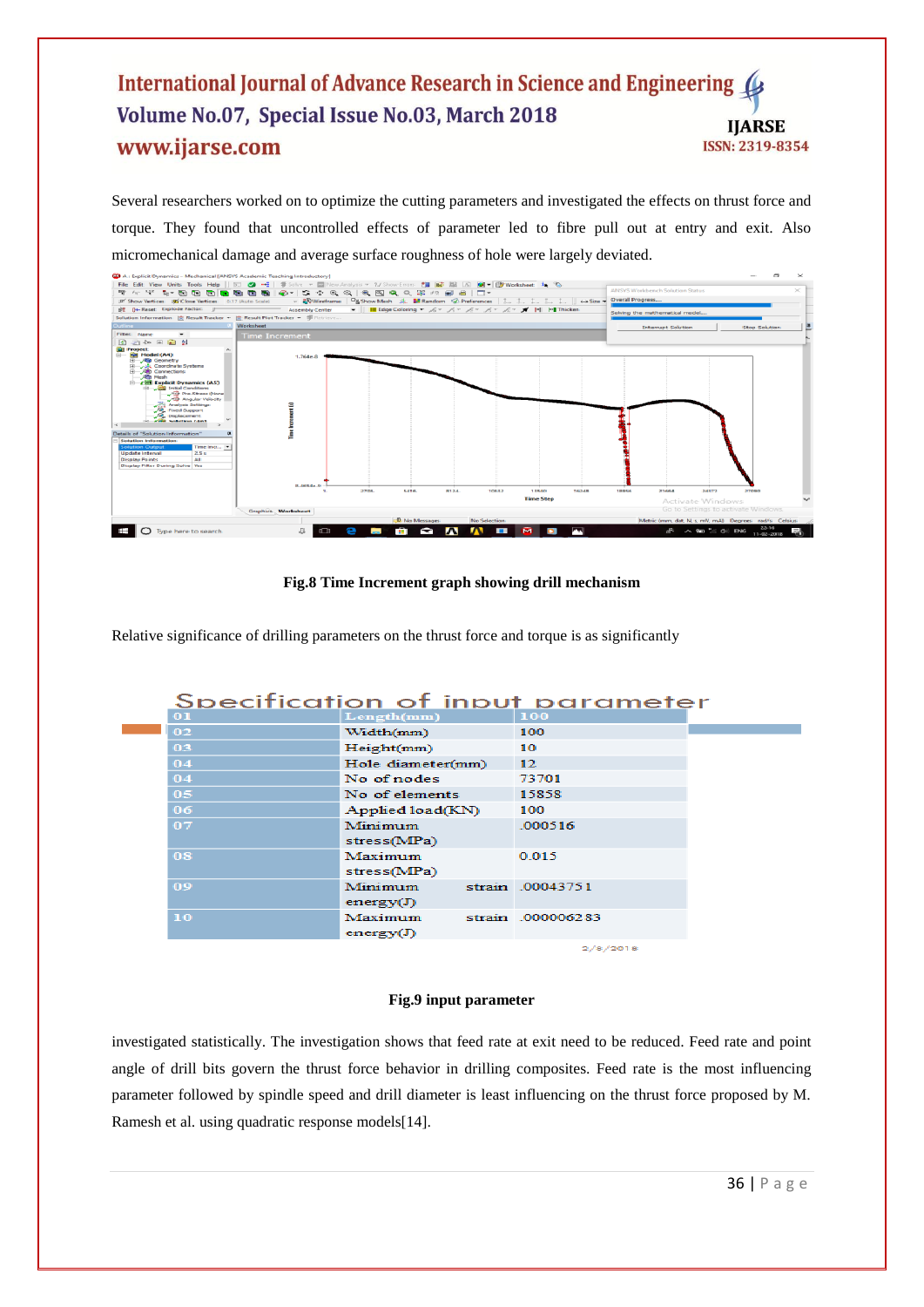International Journal of Advance Research in Science and Engineering Volume No.07, Special Issue No.03, March 2018 **IJARSE** www.ijarse.com ISSN: 2319-8354



**Fig.10 Total deformation through ANSYS test**

Transfer function can be established using state space modeling (mathematical modeling) to capture dynamics of drilling have been demonstrated by Singh et al [15]. He stated that third order function is required for thrust force and feed rate analysis. Experimental and numerical study of drilling of carbon fiber reinforced plastic with AL alloy stacks has been formulated. Use of double cone drills induce less thrust force compared to standard twist drill. Critical thrust force is responsible for delamination [16]. Assessment in drilling of C/SiC composites using brazed diameter drill has been observed. Result obtained provided that drilling is difficult due to anisotropic behavior. Use of supportive plate is advised [17]. With axial force there is circumferential moment which contributes to delamination [18]. Surface texture of drilled holes is analyzed using profilometry and scanning electron microscope [19].

Optimization of process parameters in drilling composites using statistical model (Taguchi, ANOVA, Box-Henken model, Grey Relational Analysis) is studied [19, 20, 21, 22, 23, 24, 25, and 26].

Research in this field is limited .The scope of further development is there, as validity of highest level have not been analysed on present modeling. Damage assessment, drilling tool geometry evaluation, numerical simulation based model have been studied to check the near-net-shape condition of composites.

# **V.CONCLUSION**

The paper aims at drawing following conclusion:

 The report **"**[Composites Market](http://www.marketsandmarkets.com/Market-Reports/composite-market-200051282.html) by Fiber Type (Glass, Carbon), Resin Type (Thermoset and Thermoplastic), Manufacturing Process (Layup, Filament Winding, Pultrusion), Application (Transportation, Aerospace & Defense, Wind Energy), Region - Global Forecast to 2022"**,** The composites market is projected to grow from USD 72.58 Billion in 2016 to USD 115.43 Billion by 2022, at a rate of 8.13% between 2017 and 2022. Hence machining procedure and upgrading technology research process should be carried at large pace.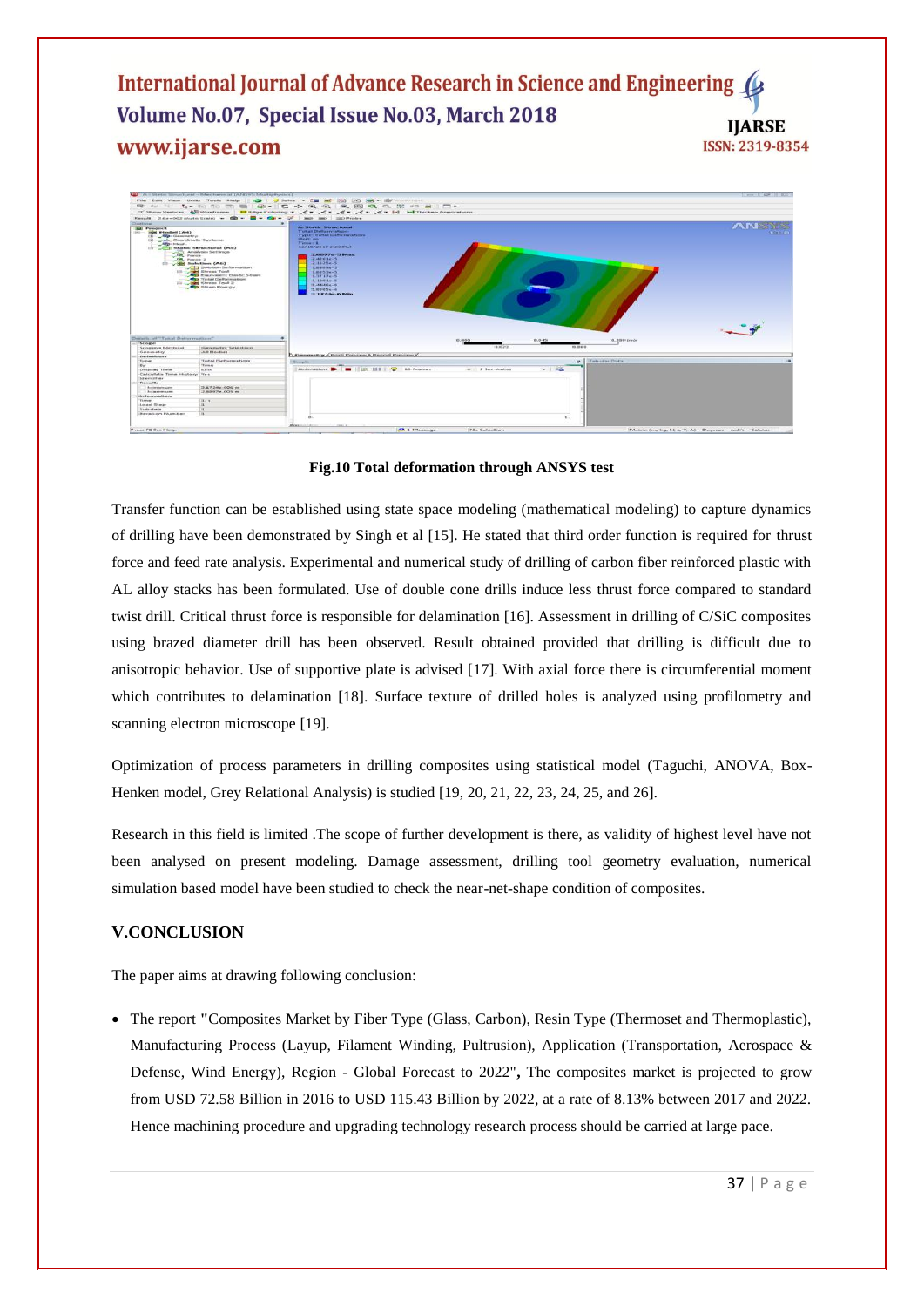#### International Journal of Advance Research in Science and Engineering Volume No.07, Special Issue No.03, March 2018 **IJARSE** www.ijarse.com ISSN: 2319-8354

- Feed rate and rpm are the main parameters affecting thrust force. FE analysis too validated the use in several papers studied.
- High rpm results in delamination at exit of drilling process. Tool geometry such as clearance and drill bit angle is in direct relation with delamination and material damage.

# **REFERENCES**

- [1]Singh, I., N. Bhatnagar, P. Vishwanath, 2008,"Drilling of Uni-Directional Glass Fiber Reinforced Plastics: Experimental and Finite Element Study",Materials and Design 29, 546–553.
- [2] Isbilir,O., E. Ghassemieh,2011," Finite Element Analysis of Drilling of Carbon FibreReinforced Composites",Appl Compos Mater 19:637–656.
- [3] Durao,L.M.P., M.F.S.F. de Moura, A.T.Marques, 2006,"Numerical simulation of the drilling process on the carbon/epoxycomposite laminates"Composites: Part A 37, 1325–1333.
- [4] Doomra, V.K., K. Debnath, I. Singh, 2014," Drilling of metal matrix composites: Experimental and finite element analysis".
- [5] Phadnis, V. A., A. Roy, V. V. Silberschmidt, 2012," Finite element analysis of drilling in carbon fiber reinforced polymer composites", Journal of Physics:Conference Series 382:012014.
- [6] Usui, S., J. Wadell, and T. Marusich, 2014," Finite Element Modeling ofCarbon Fiber Composite Orthogonal Cuttingand Drilling",Procedia CIRP 14, 211 – 216.
- [7] Giasin, K., S.A.Soberanis,T. French,V.Phadnis,2016," 3D Finite Element Modelling of Cutting Forces in Drilling Fibre Metal Laminates and Experimental Hole Quality Analysis", Appl Compos Mater 24:113– 137.
- [8] Teja, P.V.S., S. Prakash, B. Narasimha Prasad, G. Elijah, 2015," Finite Element Analysis in Drilling GFRP Composites", Indian Journal of Science and Technology, Vol 8(15), DOI: 10.17485.
- [9] Kahwash,F., I. Shyha, A. Maheri,2015," Modelling of cutting fibrous composite materials: current practice", Procedia CIRP 28 , 52 – 57.
- [10] Shetty, N., S.M. Shahabaz, S.S. Sharma, S. DivakaraShetty, 2017," A review on finite element method for machining of composite materials", Composite Structures S0263-8223(16)30277-X.
- [11] Tsao, C.C., H. Hocheng, 2007,"Parametric study on thrust force of core drill", Journal of Materials Processing Technology 192–193, 37–40.
- [12] Nagaraja, M. A. Herbert, R. Shetty, D. S. Shetty and G.S. Vijay,2016," Soft computing techniques during drilling of bi-directional carbon fiber reinforced composite",Applied Soft Computing ,S1568- 4946(16)30003-5.
- [13] Durão, Luís Miguel P.,Daniel J.S. Gonçalves, João Manuel R.S. Tavares, Victor Hugo C. de Albuquerque,2010,"Drilling tool geometry evaluation for reinforced composite laminates", Composite Structures 92 , 1545–1550.